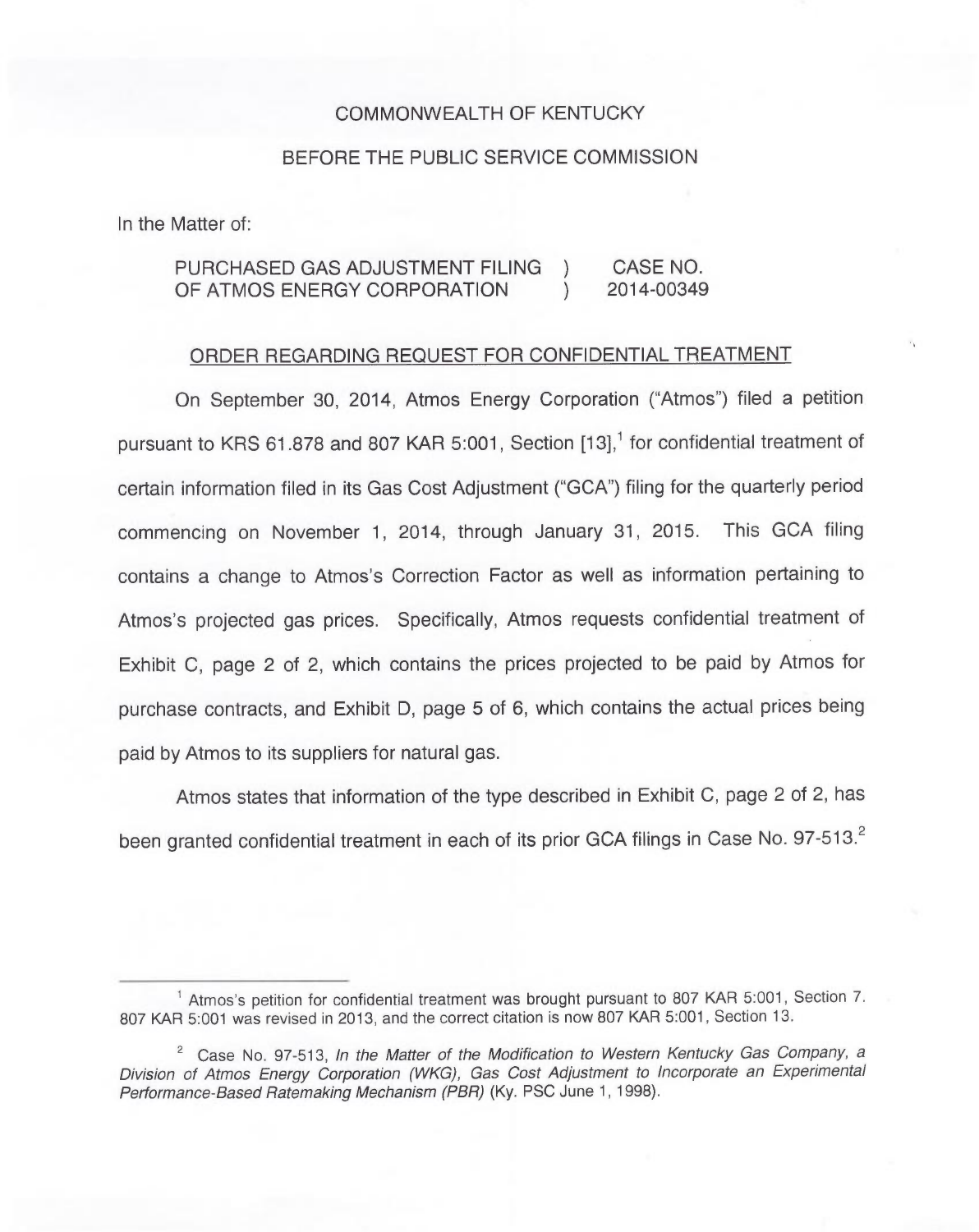Atmos also states that the information of the type described in Exhibit D, page 5 of 6, has been granted confidential treatment in Case No. 99-070.<sup>3</sup>

Atmos states that if certain information contained in its gas supply contract, such as commodity costs, demand and transportation charges, reservation fees, etc. on specifically identified pipelines is made available to Atmos's competitors, Atmos and its ratepayers would be put at a commercial disadvantage and it could cause substantial competitive harm to Atmos. Atmos states that this information is not generally disclosed to its non-management employees, and that it is protected internally by the Company as proprietary information. Finally, Atmos states that the information for which it seeks confidential treatment should also be granted confidential protection as it constitutes a trade secret under the two prong test of KRS [3]65.880.<sup>4</sup>

carefully considered the petition and the materials at issue, the Commission finds that:

The materials for which Atmos seeks confidential treatment meet the  $1.$ criteria for confidential treatment and are exempted from public disclosure pursuant to KRS 61.878(1)(c) and 807 KAR 5:001, Section 13.

2. The materials for which Atmos seeks confidential treatment should not be placed in the public record nor made available for public inspection for an indefinite period of time due to the highly confidential and proprietary nature of the information

 $3$  Case No. 99-070, Application of Western Kentucky Gas Company for an Adjustment of Rates (Ky. PSC Dec. 21, 1999).

 $4$  Atmos incorrectly cited KRS 265.880 as defining the two prong test of what constitutes a trade secret. The correct citation is KRS 365.880(4)(a) and (b).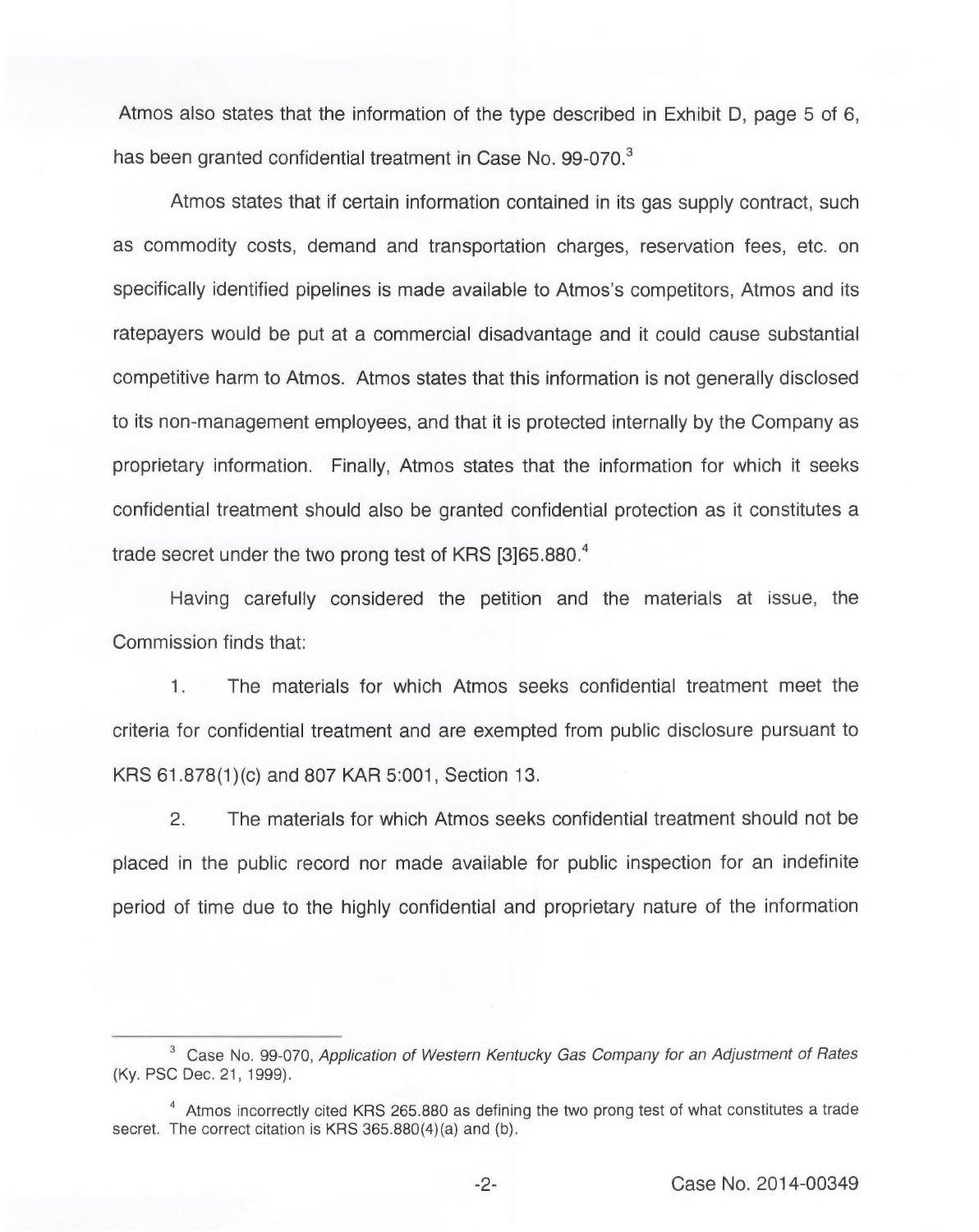requested to be held confidential, the disclosure of which could result in competitive harm.

IT IS THEREFORE ORDERED that:

1. Atmos's petition for confidential protection is hereby granted.

2. The materials for which Atmos seeks confidential treatment shall not be placed in the public record nor made available for public inspection for an indefinite period of time.

3. Use of the materials in question in any Commission proceeding shall be in compliance with 807 KAR 5:001, Section 13(9).

4. Atmos shall inform the Commission if the materials in question become publicly available or no longer qualify for confidential treatment.

5. If a non-party to this proceeding requests to inspect materials granted confidential treatment by this Order, the Commission shall notify Atmos in writing and direct Atmos to demonstrate within 20 days of its receipt of the notice that the materials still fall within the exclusions from disclosure requirements established in KRS 61.878. If Atmos is unable to make such demonstration, the requested materials shall be made available for inspection. Otherwise, the Commission shall deny the request for inspection.

6. The Commission shall not make the requested materials available for inspection for 20 days following an Order finding that the material no longer qualifies for confidential treatment in order to allow Atmos to seek a remedy afforded by law.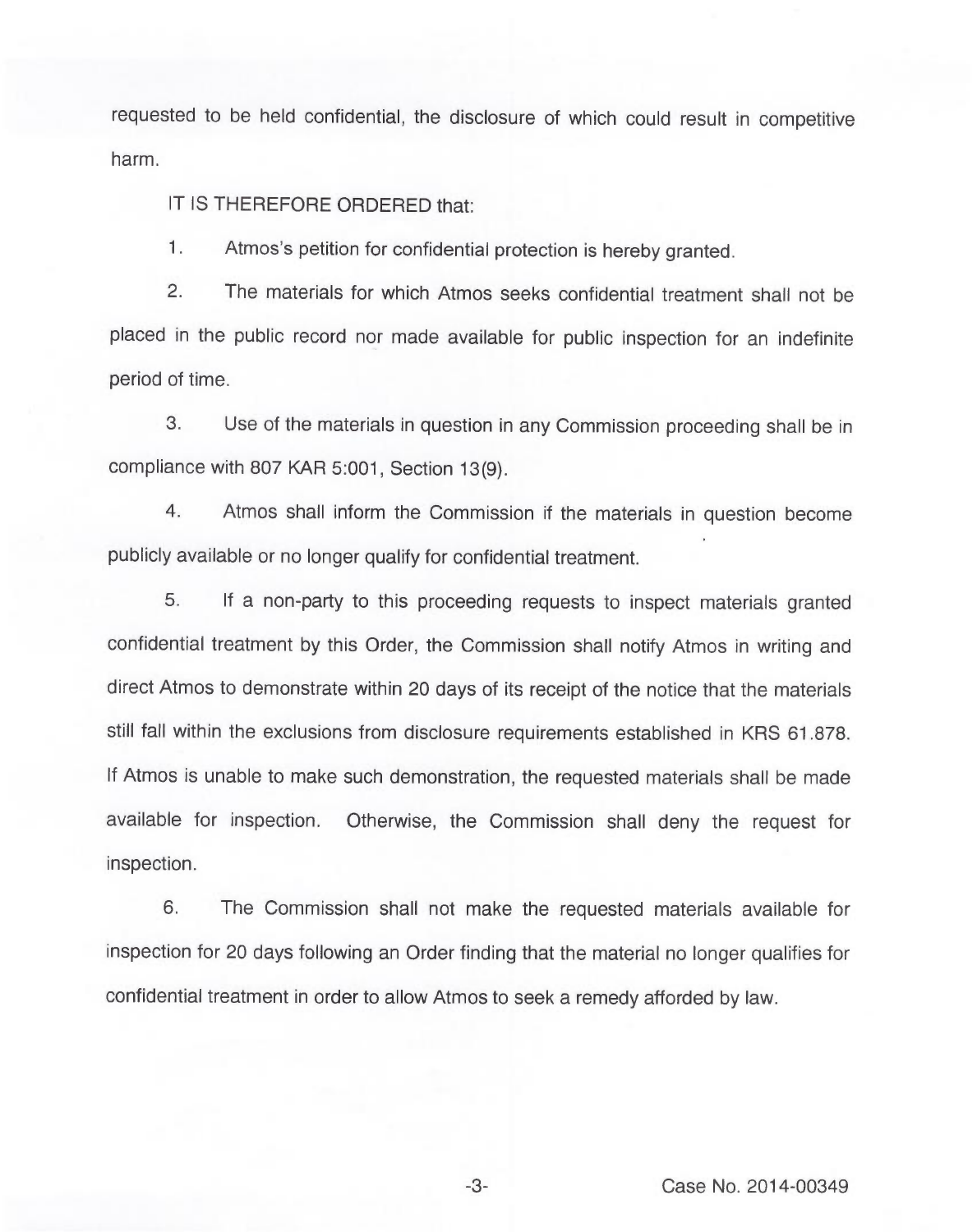

**ATTEST Executive** 

Case No. 2014-00349